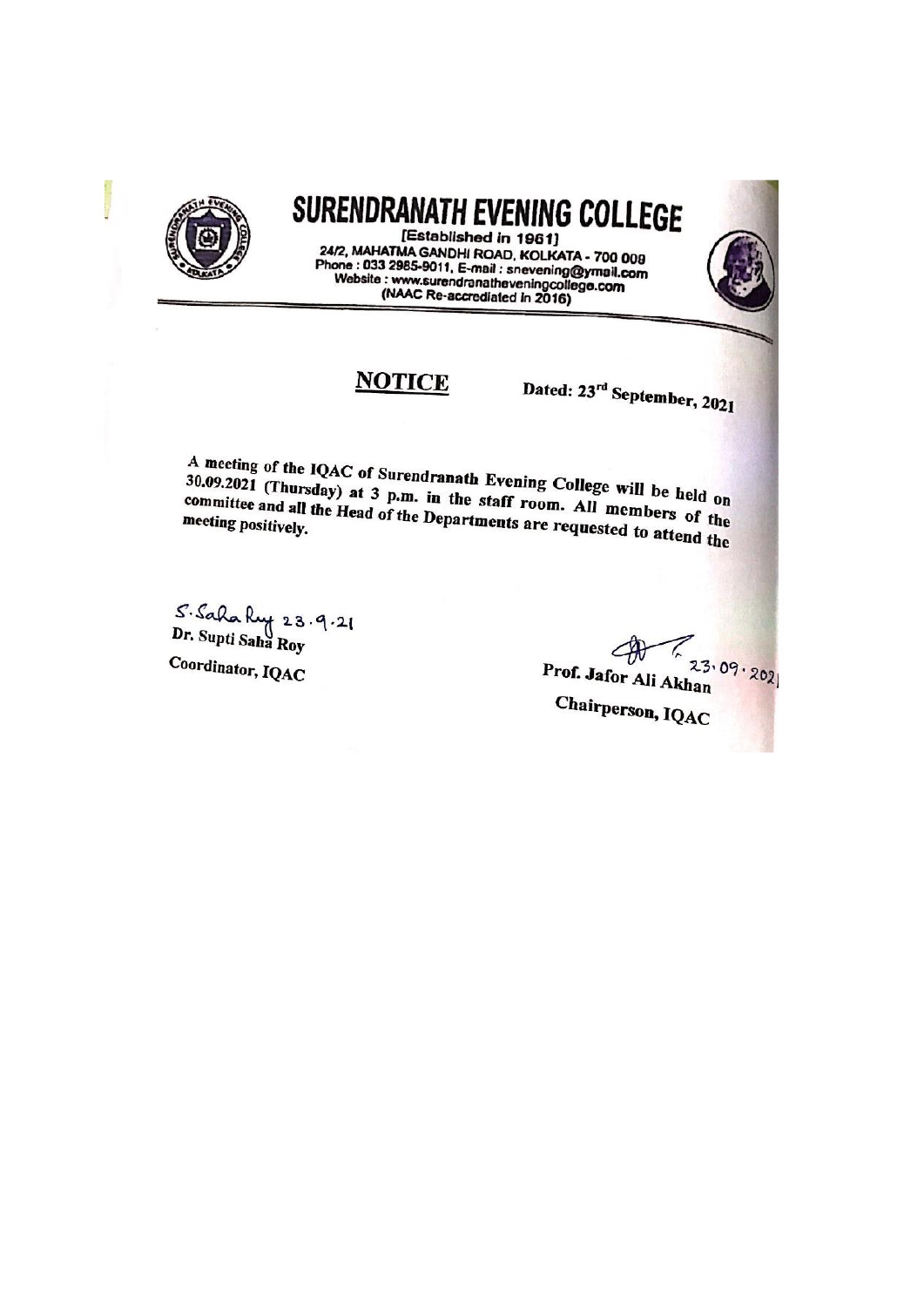$\mathcal{F}=\mathcal{F}^{\mathbb{R}}_{\mathcal{F}}$  and Members present at the IBAC Heating 30.9.21 at 4 pm in the Teachers' room hald  $\mathbf{I}$  .  $30.09.202$ 2. S. Saha Ruy 30.9.21 Matechoti  $36 | 9 | 21$ UrmulaSen 35/9/4.  $4 \cdot$ 5. Numat Jakan  $30/08/2$ 6. Nousheau Bassa Khan  $30(9/2)$ 7. Deparis Manna  $30 - 9 - 21$ 8. Sanblike Satte  $30/9/2021$ 9. Peula Sinta  $\frac{30}{9}$   $\frac{9}{2021}$ 10. Teton Cheff 11. Georges Hembran  $30/09/2021$ 12) Anya Kuman Sing  $319/2021$ 13. Sturandri Nath Sale  $30|09|201$ 14. Aven Guiha  $30092021$ 151 Satarpa Saha 30/09/2021 16. Anupam Debangsh.  $3009121$ 17. Madmiina Tiway  $3009202$ 18. Mounter Dasgupta  $3009/208$  $\cdot$ 19. Sudepa Choudhirey  $30/09/21$ 10. Satyajit Biscos  $3009|2021$ . 21 Remyit Kr. Pey.<br>22. Abrigit Podder  $3 - 4 - 9/21$  $3409/201$